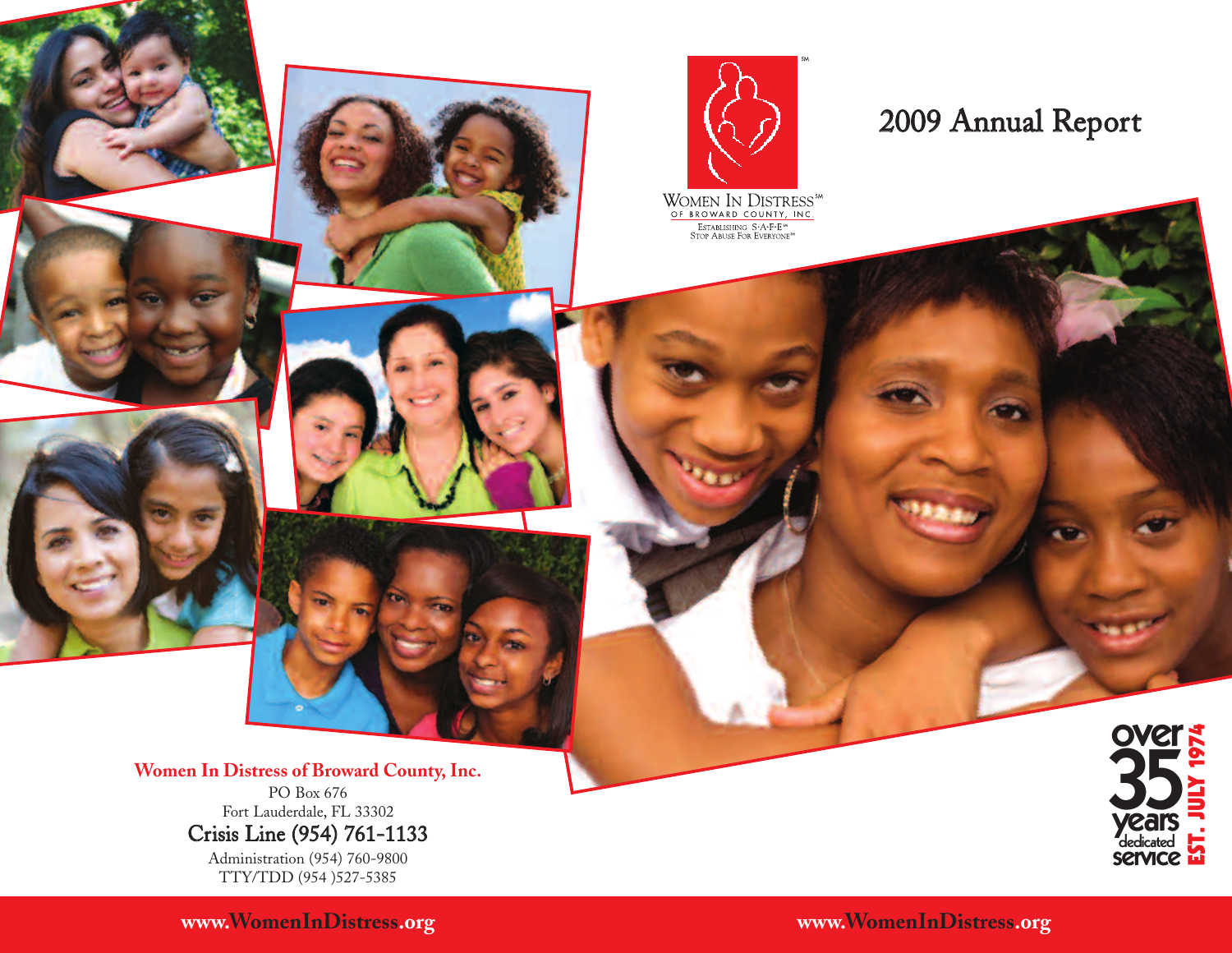# **She has the Power to CHANGE her World**

### **You Have the Power to HELP her do it!**

"My kids and I are so grateful to have been welcomed in this warm safe place that has provided us with the tools to build a beautiful present and a bright tomorrow."

*- Yidah, WID participant*

In order to protect the identity and safety of our participants; stock photos were utilized to represent the families served by WID.

## **A New Horizon**

Dear Friends of Women In Distress,

The 35th anniversary of Women In Distress of Broward County (WID) has been a milestone year for the agency. With your continuing support, we embarked on the largest expansion program in the history of WID purchasing a six-acre site in Deerfield Beach that will be the new Jim and Jan Moran Family Center campus. The renovation of five buildings is underway and by spring 2010 we hope to be in our new Moran campus with more capacity to serve our community.

The Board of Directors, under the leadership of Chair Josette Van Putten, took this courageous step to keep up with the pressing needs of families suffering from domestic violence. For every woman we took into shelter, two were turned away due to lack of space. Board, staff, volunteers and supporters all pledged that we could and would do better to meet these growing needs.

As we look to this new horizon, existing programs and services continue to keep families safe. This past year, 15,800 nights in shelter were supplied to more than 300 families. WID also provided 24,000 hours of individual and group counseling to women, men and children. Our Social Change and AmeriCorps program reached more than 75,000 people - many of them children and teens - with prevention messaging.



We provided services at the Jim and Jan Moran Family Center in Fort Lauderdale and at several outreach sites in Hallandale, Coconut Creek, Plantation and Pompano.

Collaboration is essential, especially during these challenging economic times. We strengthened our partnership with Broward Sheriff's Office (BSO), law enforcement agencies, county courts, Children's Services Council of Broward County and more than 30 agencies and nonprofits. More than 900 volunteers expanded our reach with 25,800 hours of work at our Thrift Store, shelter, Moran Center and community speaking engagements.

We could not provide the depth and range of services - free and open to all - without donors like you, who believe in our mission. Your support enables us to provide victims of domestic violence with safe shelter, crisis intervention, resources and community education.

Thank you for being part of the solution. Together, we can break the silence and end the violence.

Mory Ziekel

Mary Riedel, President & CEO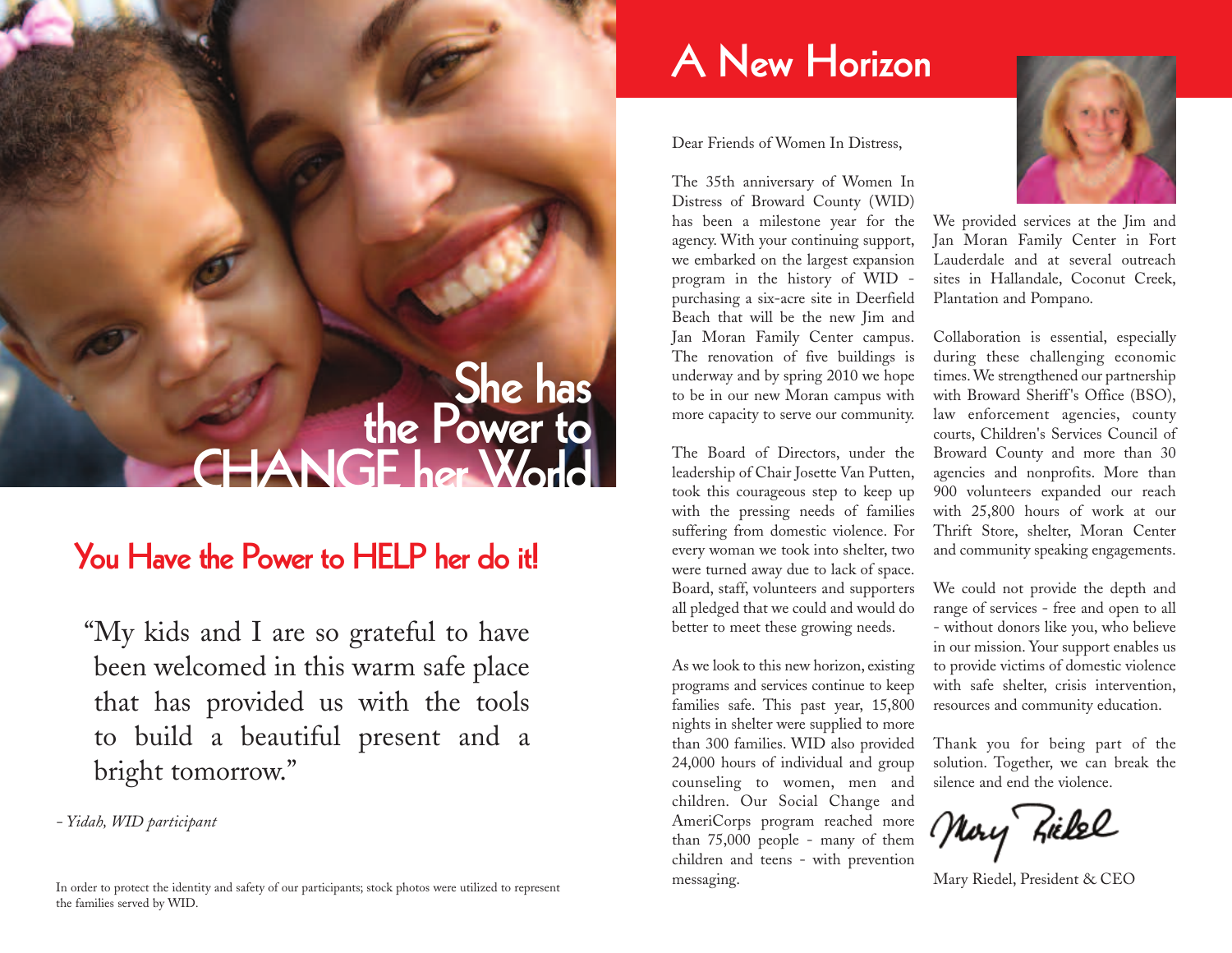

**Mission:** To provide victims of domestic violence with safe shelter, crisis intervention and resources, and to educate the community in order to Stop Abuse For Everyone (SAFE) through Intervention, Education and Advocacy. Mission: To provide victims of domestic violence with<br>safe shelter, crisis intervention and resources, and to<br>educate the community in order to Stop Abuse For<br>Everyone (SAFE) through Intervention, Education<br>and Advocacy.<br>C

> It is estimated that one in three women will experience domestic violence at some point during their lives.

### **History:**

Edee Greene and a group of concerned citizens founded Women In Distress of Broward County, Inc. (WID) as a refuge for homeless women in July 1974.

After being brutally beaten by her spouse, a young mother sought sanctuary at WID. At the time, WID was not licensed to accept children so the woman's children were placed in temporary foster care while she stayed at the shelter. The separation proved unbearable for the mother and she soon decided to return home with her little ones. One week later, she was murdered by her spouse, as her children witnessed this unspeakable act of violence.

Shortly after, the agency's founders purchased a 54 bed shelter with contributions from Dr. Kona and Ruth Simon and Walter and Peg Griffith. WID was now able to offer crisis shelter and support to homeless women, victims of domestic violence and their children. With leadership from Mr. and Mrs. Moran, the doors of the Jim and Jan Moran Family Center opened in 1995, instantly increasing WID's visibility, accessibility and capacity to serve more families. In 1999, Janet A. Boyle established a \$1 million endowment that would ensure future operations at WID and Lorraine Thomas provided a gift for a second eight-bed shelter in Hollywood.

In December 2008, WID initiated its largest capital expansion effort with the purchase of a a six-acre campus in Deerfield Beach. The new Jim and Jan Moran Family Center will consolidate operations and increase shelter beds from 62 to 100.

Today, WID is the only nationally accredited, state-certified, full service domestic violence center in Broward County. Services include 24-hour crisis intervention through our hotline and shelter, counseling and support for victims and their children, and education and professional training.

### **Statement of Financial Position 2009**

| Revenue:                |              | 2% Investment<br>Thrift Store 11%   |
|-------------------------|--------------|-------------------------------------|
| Grants/Foundations      | \$2,576,475  |                                     |
| Contributions           | 868,107      | Special Events 3%<br>WIDA Income 2% |
| WIDA Income             | 78,796       |                                     |
| Special Events          | 147,474      | 61%<br>21%<br>Grants/               |
| Thrift Store            | 464,693      | Contributions<br>Foundations        |
| Investment              | 93,539       |                                     |
| Seminars and Auditorium | 1,971        |                                     |
| Miscellaneous           | <u>3,431</u> |                                     |
| <b>TOTAL</b>            | \$4,234,486  |                                     |
|                         |              |                                     |

| <b>In-Kind Donations:</b> |             |
|---------------------------|-------------|
| Thrift Store              | \$544,545   |
| Professional Services     | 157,792     |
| Other Supplies            | 441,479     |
| <b>TOTAL</b>              | \$1,143,816 |

**Total Revenue & In-Kind Donations \$5,378,302**

#### **Expenses: (Excludes Depreciation)**

|                                    | 7% Administration        |
|------------------------------------|--------------------------|
| \$1,067,160                        | Development 11%          |
| 1,473,339                          | 21%                      |
| 631,393                            | Shelter                  |
| 367,491                            | Donated<br>Inventory 11% |
| 529,121                            | 30%                      |
| 554,287                            | Outreach                 |
| 374,000                            | Thrift Store 7%          |
| \$4,996,791                        |                          |
|                                    | Social Change 13%        |
| \$127,991<br>Depreciation Expenses |                          |
|                                    |                          |

#### **Total Expenses Including Depreciation \$5,124,782**

Only 19% of the overall operating budget of Women In Distress including in-kind is applied towards administration and fundraising expenses.

Women In Distress was determined to be a low risk auditee pursuant to OMB Circular A-133.



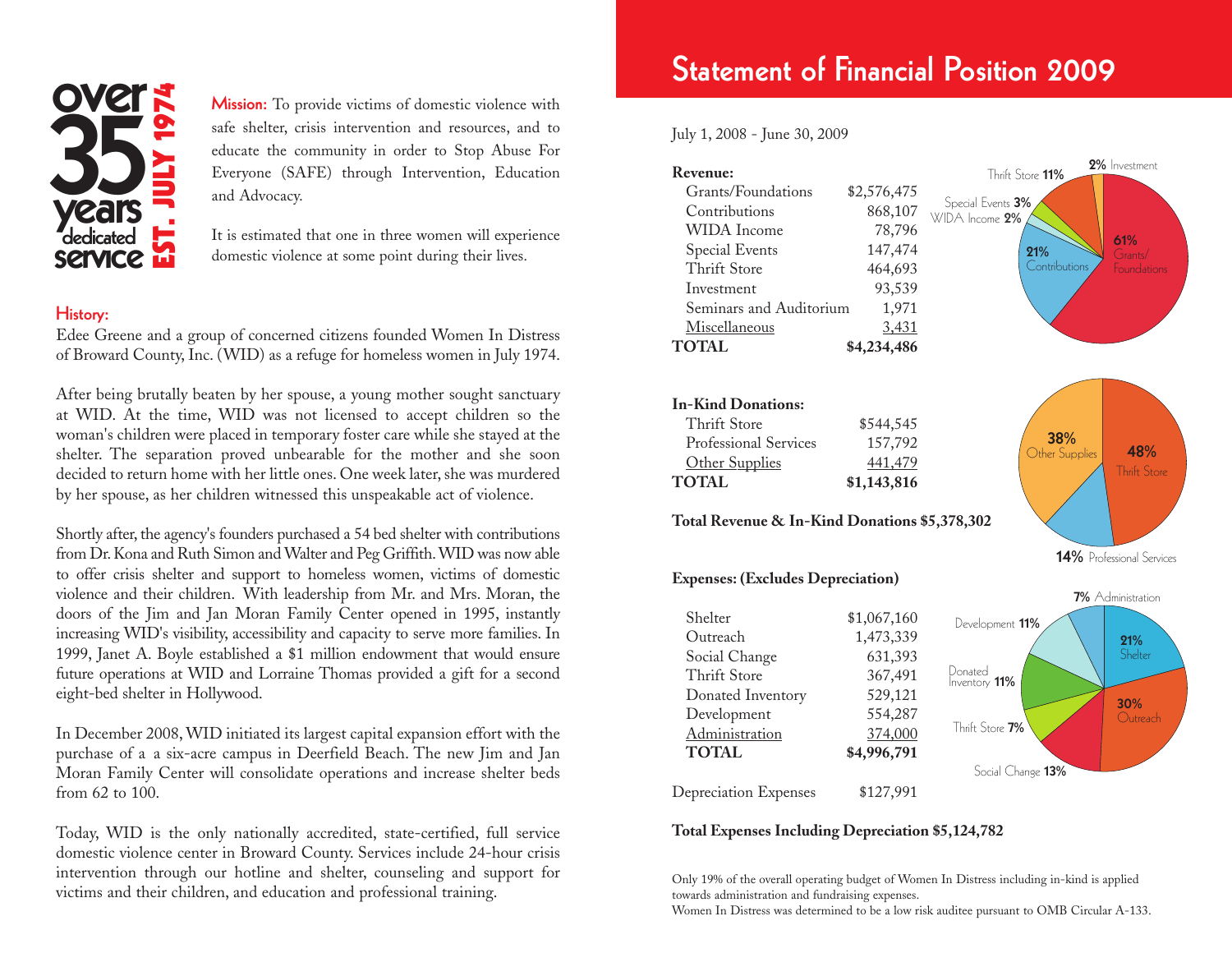## **We're Making an Impact by Keeping Families Safe**

## **Programs & Services:**

All services are confidential and free of charge.

### **Emergency Shelter:**

Through our shelter program, victims of domestic violence and their children are stabilized in a safe environment and provided with supportive services, helping them to build and sustain independence in a violence free life. While in shelter, participants receive case management, counseling and supportive services such as food, clothing and household items from our Blooming Sales Thrift Store.

*victims of domestic violence and their children were supplied safe shelter* **339** *and their children were* 265<br>*339 supplied safe shelter* 265



### **24-Hour Crisis Line:**

The crisis line is operational 24 hours a day, seven days a week. This service is available to victims of domestic violence and the community as a source of information and support. Advocates and volunteers are available to respond to all inquiries, including referrals, shelter and/or appropriate outside services.

*3,735calls were answered on our 24-hour crisis line*

### **Outreach Services:**

Services are offered at the Jim and Jan Moran Family Center and at satellite locations throughout Broward County and include counseling, case management and advocacy.

*were provided outreach services*





### **Children's Services:**

In a child-friendly environment, Women In Distress provides a variety of services to children who have witnessed or have been exposed to domestic violence in their homes. Services include counseling, respite care and parenting classes.

*310child assessments were conducted*

### **Education & Awareness:**

The Department of Social Change works towards a community free of domestic violence and abuse through educational programs, awareness and prevention activities targeted to diverse populations, such as schools, community groups, faithbased communities, men and boys groups and multicultural groups.



*domestic violence educational community presentations were made to more than 75,000 attendees*

### **Blooming Sales Thrift Store:**

Store provides clothing, furniture, household items and personal items free of charge to all Women In Distress participants. In addition, it also generates income to support WID through sales to the general public.



*50,436 worth of donated merchandise was provided to participants*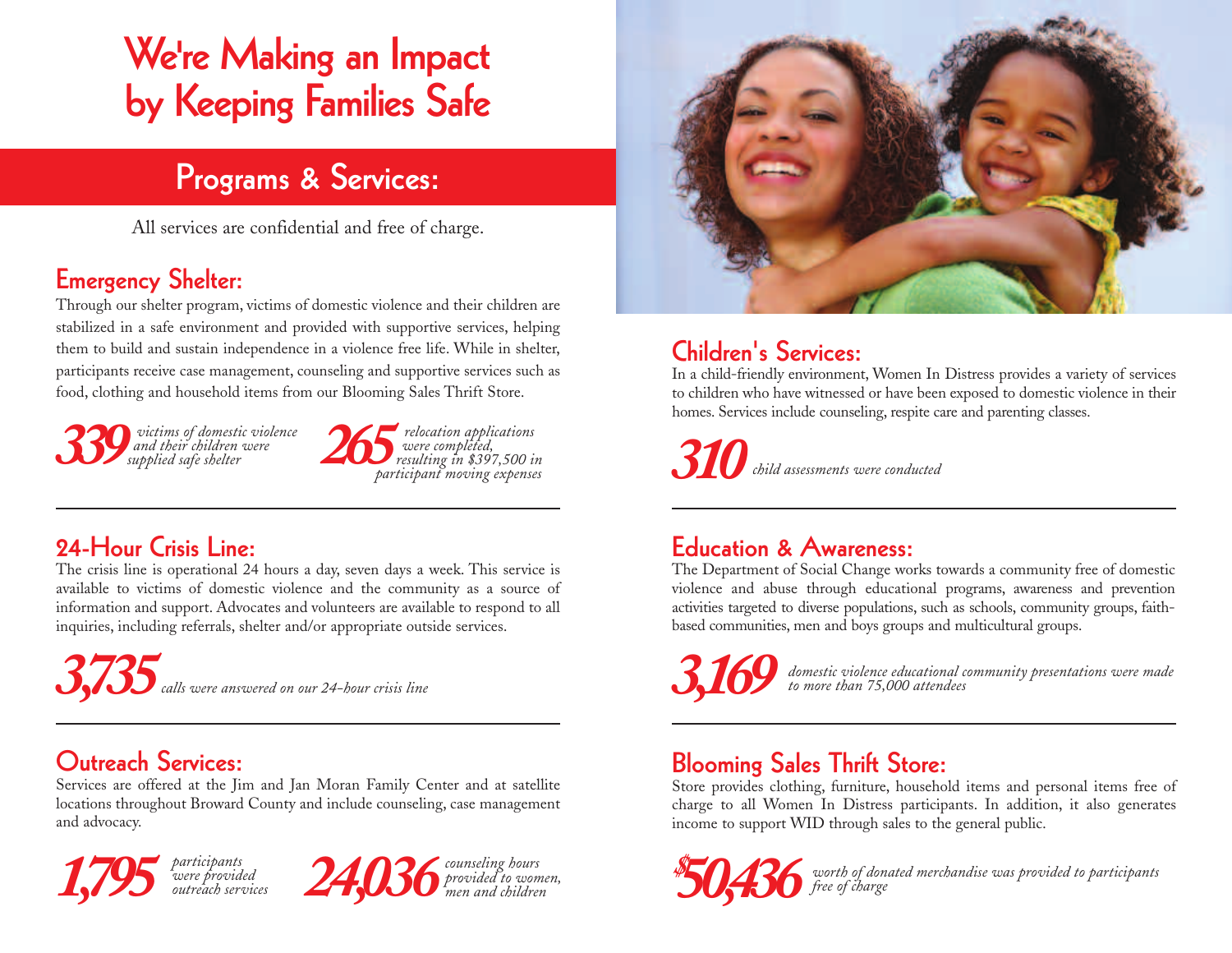**Each of us possesses a remarkable gift: the power to help. We exercise it by listening to one another, lending a hand, sharing resources and showing kindness. Each gift, significant in its own right, becomes even more powerful when joined together with other gifts. We invite you to support by giving in any way you can.**

### **Annual Campaign**

Contributions allow Women In Distress to provide services to our participants free of charge, giving hope and a chance for a new start for families in crisis. Charitable giving opportunities are available for individuals, organizations and foundations in the form of cash donations, special events, grants and more. Donations can be unrestricted or made to special funds like the two spotlighted below.

- **→ Hal Herman Children's Fund** helps children who live in a domestic violence environment. A contribution to the Hal Herman Children's Fund will support the littlest victims of domestic violence receiving services at WID.
- **→ Donnah's Fund** was established in 2005 in memory of Donnah Winger, a fatal victim of domestic violence. The goal of the fund is to empower domestic violence victims to live safely and independently by helping them establish safe households for themselves and their children.

### **Project SAFE Giving Society**

Project SAFE Giving Society members pledge their commitment to offering safety and hope to victims of domestic violence through a five year financial commitment.

### **Planned Giving: Create a Legacy**

Your planned gift will contribute to WID's future strength and enable the organization to carry forward your work and ideals. A planned gift may be in the form of a bequest, life insurance, qualified retirement plans or real estate.

### **Support an Endowment**

The principal of your endowed gift is used to continue providing domestic violence funds managed by the Community Foundation of Broward. If you would like to contribute to the Edee Greene Fund or the Domestic Violence Fund for Women In Distress, please contact our Development Office.

For more information on how you can support Women In Distress, please contact the Development Office at 954-760-9800 ext. 1235.

## **Creating Solutions, Changing Lives**

In December of 2008, Women In Distress embarked on the largest capital expansion program in the history of the organization with finalizing the purchase of a 6.4 acre site including five buildings totaling more than 64,000 square feet. With this expansion, termed **Project SAFE Place**, the administrative, outreach and shelter operations will all move to the new **Jim and Jan Moran Family Center** campus allowing us to meet the growing needs of the community by increasing our shelter capacity from 62 to 100 emergency shelter beds, with additional capacity to provide as many as 132 beds in the future.

### **\*\*Project SAFE Place Fundraising Goal: \$5 MILLION\*\***

➺ **\$2,000,000 Renovation of new Jim and Jan Moran Family Center**





➺ **\$1,000,000 Operating reserve fund for three months**

Reaching any admirable goal takes great vision and determination, but no one person or organization alone can turn that goal into a reality without the help of its community and supporters. This is an exciting time for Women In Distress and our community. We invite you to be a part of it.

*Women In Distress Jim & Jan Moran Family Center Campus*



"Our Board felt we could and must do better in meeting the pressing needs of our community – especially the critical shortage of emergency shelter. That is why this expansion to a new, consolidated Jim and Jan Moran Family Center in Deerfield Beach is so important."

- Josette Van Putten, Chair-Board of Directors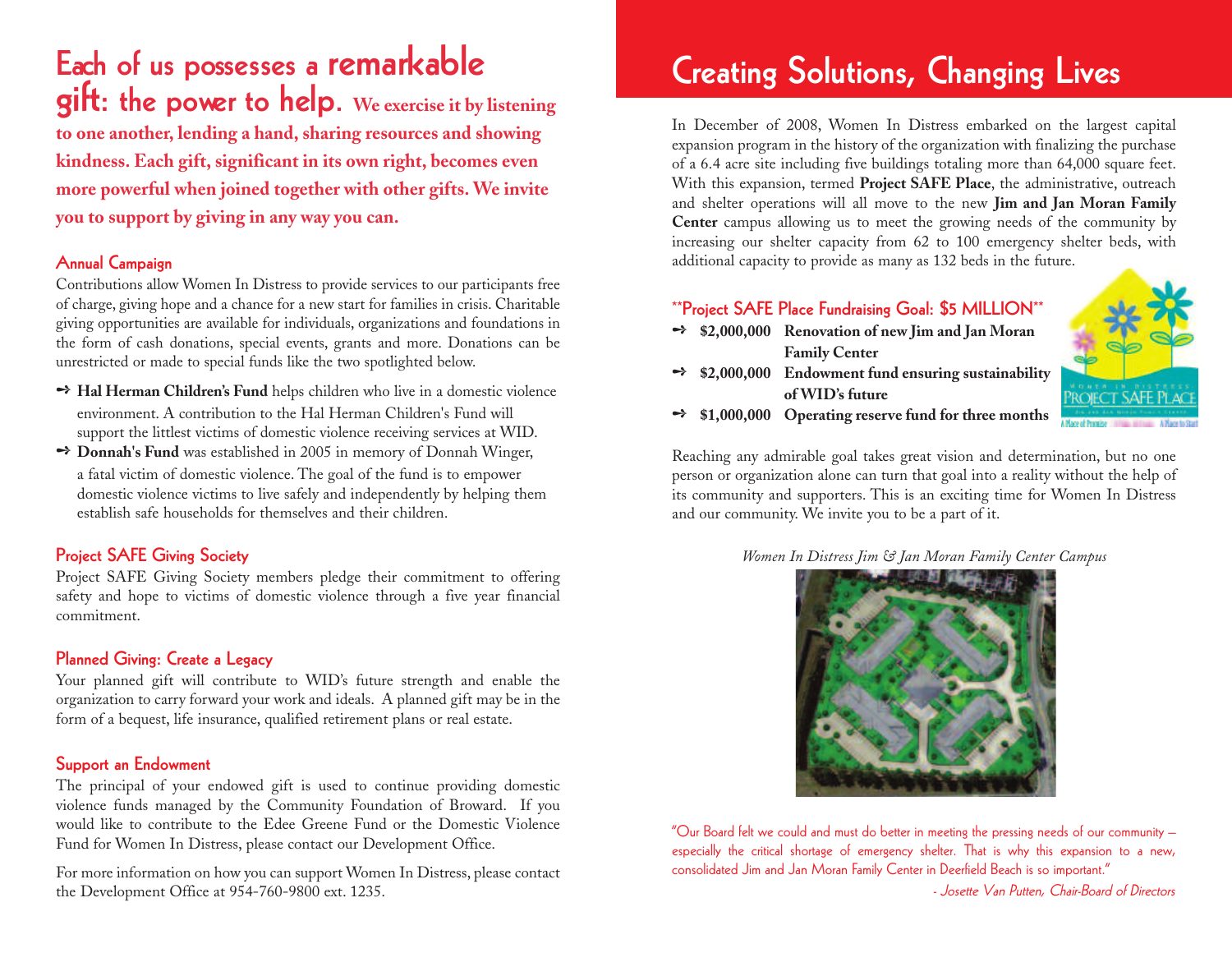## **When we work TOGETHER as a community, we are stronger and can achieve more**

Our fundraising efforts are vital to achieving our goals and play a crucial role in our continued success. Last year, more than \$285,000 was raised through community fundraising events.

We are truly grateful to our devoted supporters who assisted in raising funds and awareness in the fight against domestic violence this past year.

**Women In Distress Auxiliary** (WIDA) is the volunteer fundraising auxiliary of Women In Distress whose purpose is to provide financial support and promote community awareness. In the 2009 fiscal year, WIDA raised more than \$50,000 in support of the organization's mission.

**Professional Educating and Advocating Respect in Relationships** (PEARR) is the professionals auxiliary of Women In Distress, providing professional networking opportunities and activities with a focus on healthy relationship education. In the 2009 fiscal year, PEARR contributed a total of \$12,500 to Women In Distress.

### **Special Events (July 1, 2008 – June 30, 2009)**

| <b>OCTOBER:</b> | <b>SAFE Series Reception</b>                                                                 |
|-----------------|----------------------------------------------------------------------------------------------|
|                 | <b>5K SAFEWALK-RUN</b>                                                                       |
|                 | Women In Distress Auxiliary's 4th Annual Gala                                                |
|                 | DECEMBER: Women In Distress Auxiliary's Holiday Bazaar                                       |
| <b>JANUARY:</b> | <b>Cindy Cusano Memorial Pro-AM</b><br><b>GolfTournament</b>                                 |
| <b>MARCH:</b>   | 3rd Annual Project SAFE Breakfast                                                            |
| <b>APRIL:</b>   | <b>Domestic Violence in the Workplace Seminar</b><br><b>Volunteer Appreciation Breakfast</b> |
| <b>MAY:</b>     | 3rd Annual Starfish Luncheon<br><b>PEARR Live Boldly Conference</b>                          |

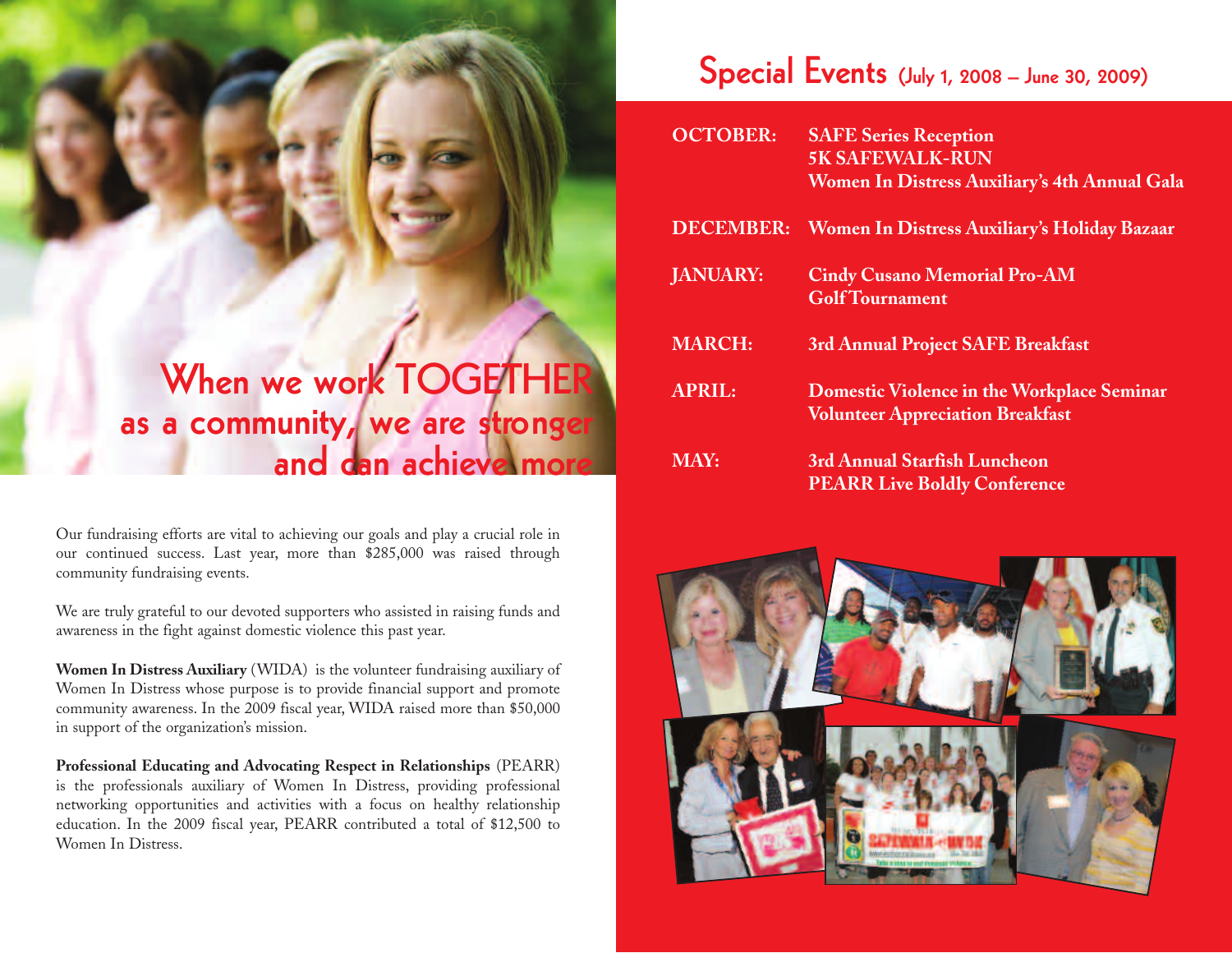### **Thank You For Being Part of the Solution**

The generosity of countless individuals, foundations, organizations, volunteers and corporations makes it possible for Women In Distress to continue its mission and impact in the community.

**PROJECT SAFE** Giving Society offers safety and hope to victims of domestic violence through a five year financial commitment. We are proud to acknowledge the following individuals for their exceptional generosity.



Linda Garrett Marta Goldberg Pauline Grant Barbara Gray Joan Hillegas Susie Levan Gary Marcotte Carol Molnar



Mary Riedel Bill and Audrey Ring Dr. Joseph Safko Peter Sheridan Barbara Sponder Adele Stone Frank Wagner

SunSentinel y CHILDREN'S FUND

Hignature Grand\*

THE Advertising

The following **IMPACT PARTNERS** enhance the services we provide to the women, men and children we serve. Their ideas, wisdom and philanthropic investments help us to continue reaching our goal of keeping families safe.

**Rollin Coakties Analyst Devectic Natures** 









Janet A. Boyle



# **Together, we are delivering support that gives Hope, Understanding and Strength**

#### **\$50,000 and above**

Board of County Commissioners Community Foundation of Broward Department of Children & Families Estate of Roberta L. Stogner Florida Coalition Against Domestic Violence Gloria E. Bell Estate James A. Cummings, Inc.\* Janet A. Boyle Angela Loehr\* Sara P. Moore State of Florida-VOCA SunSentinel Children's Fund\* Lorraine Thomas United Way of Broward County, Inc.\* Volunteer Florida Irene Warshaw Women In Distress Auxiliary

#### **\$25,000 - \$49,999**

AT&T Foundation Children's Services Council of Broward County City of Fort Lauderdale Comcast Cable Communications\* Gary Marcotte Kenneth Ross\* Signature Grand Ltd.\*

### **\$10,000 - \$24,999**

Bank of America Charitable Foundation, Inc. Cindy Cusano Memorial Fund, Inc. City of Pembroke Pines Elite Obstetrics & Gynecology\* H.I. Foundation IBI Group, Inc.\* PEARR Publix Supermarkets Charities, Inc. Sunshine State Media, Inc.\* The Fitzgerald Group The William R. Watts Foundation, Inc. Valpak of Ft. Lauderdale\* Whole Foods Market\* Worth International Media Group\*

#### **\$5,000 - \$9,999**

AutoNation\* C.A. & Company Catering\* Ralph W. Campbell\* Charles P. Ferro Foundation Citrix Systems, Inc.\* City of Deerfield Beach City of Hollywood City of Plantation

Comerica Bank Coral Springs Community Chest, Inc. Cornerstone\* Fidelity Charitable Gift Fund Florida Marlins Community Foundation, Inc.\* Fritch Family Foundation GRC Wireless, Inc. Health Communications, Inc. HSMAI Broward County Chapter John E. and Nellie J. Bastien Memorial Foundation Leo Goodwin Foundation, Inc. Martha G. Moore Foundation Memorial Healthcare Systems, Inc.\* Sandra Nori Office Depot Foundation\* Mary A. Riedel Stuart A. Rosenfeldt SBA Network Services, Inc. Skyline Steel, Inc. Southern Wine & Spirits Charitable Foundation Barbara Sponder Target The Advertising Department\* TIX Foundation, Inc. Town of Davie Whole Foods Market Group, Inc. Winn Dixie Stores Foundation

### **\$2,500 - \$4,999**

AT&T Florida\* BankAtlantic Foundation, Inc.\* Becon\* Broward Health Charity Cars, Inc. Mary F. Cheaney City of Oakland Park City of Pompano Beach CMB Wireless Group, LLC Community Bank of Broward David Dawson DEA Women's Program Direct Buy of the Palm Beaches Eastern Financial Federal Credit Union Kim Feeley Field of Flowers\* First Watch Sunrise\* Gisele Gelin Holland & Knight\* Holy Cross Hospital, Inc. Kraft Foods\* MAH Foundation, Inc. Mr. Publishing\* Natbank

Nature Products, Inc. Rachlin LLP Robert O. Law Foundation, Inc. Roof System Services Roselyn Meyer Family Foundation, Inc. Scully Company\* Sephora USA, Inc. Servant Christian Community Foundation Shape, Inc. James Sherlock\* SunSentinel\* The Hull Family Foundation Toshiba Business Solutions Florida\* UPS Foundation Verizon Wireless Washington Mutual

#### **\$1,000 - \$2,499**

15th Street Fisheries Adorno & Yoss Employees' Charitable Trust Foundation, Inc. Amelia Island Plantation\* American Airlines\* American Legion Auxiliary Unit 304\* Answerquest<sup>\*</sup> B & L Service, Inc.\* Baltic Linen Company, Inc.\* BankAtlantic\* Cindy Bibliowicz Bracha Genossar Estate Broward Center for the Performing Arts\* Brunetti Foundation Patricia M. Camp Car Program, Inc. Christine Marie Marketing\* Circle of Friends Foundation City of Coconut Creek City of Lauderdale Lakes City of Miramar City of North Lauderdale City of Tamarac City of Weston City of Wilton Manors Crowe Chizek and Company, LLC Dennis Custage Dade Paper Company Jesse H. Diner Direct Connect Auto Transport, Inc.\* Divi Resorts\* Maria Doddo Ira and Sara Jane Drescher Edwards, Angell, Palmer & Dodge, LLP